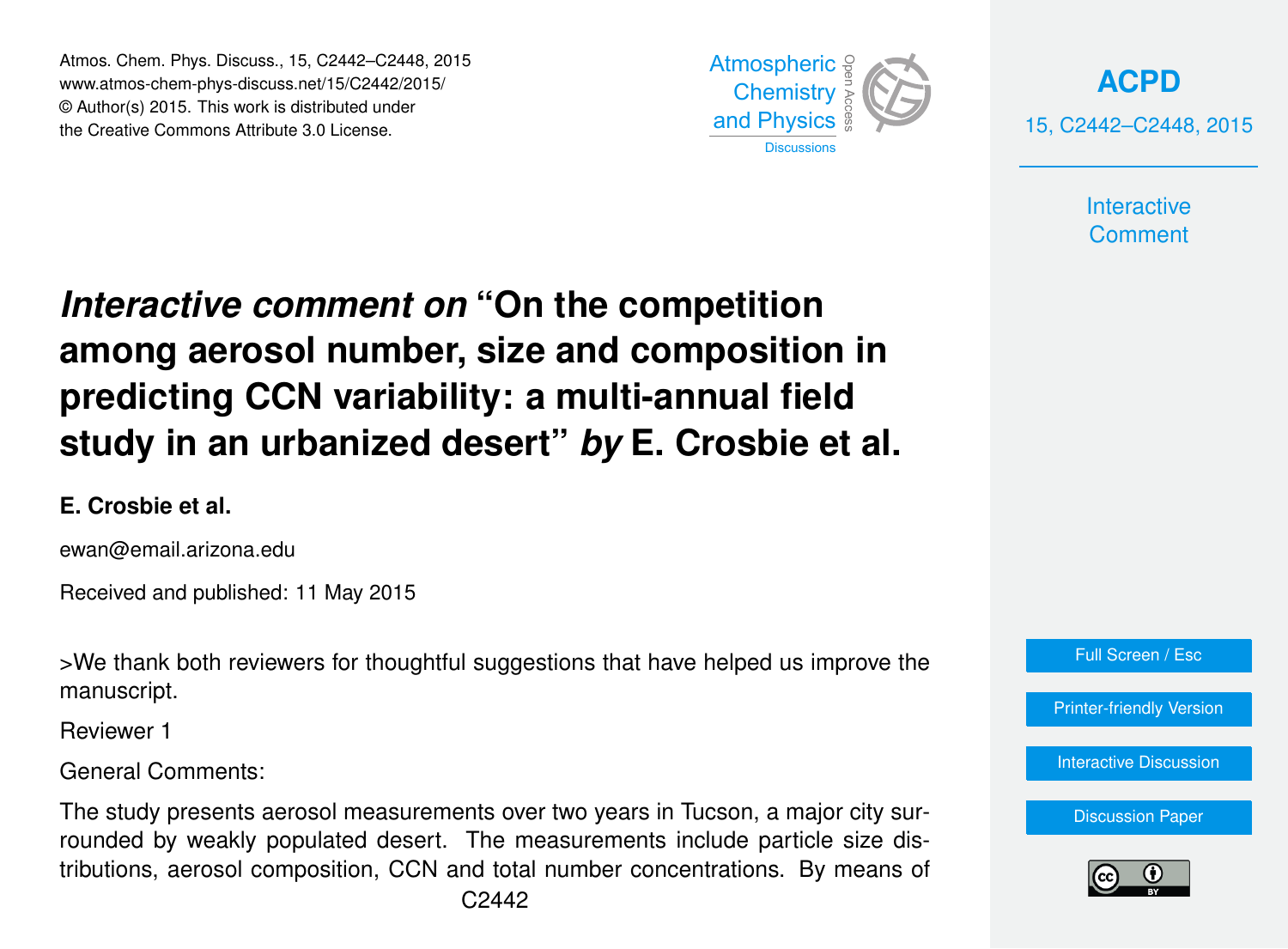several assumptions and simplified models, CCN closure is attempted. The data set is clearly unique for this location and also exceeds many other data sets that are often limited to a single season or few months at a time. A new clustering method has been used to sort size distributions based on their likely origin and history. Conclusions on the sources of aerosol particles and reasons for distribution shapes are drawn based on the observed evolution of size distributions in various seasons and the skills of the CCN closure models. Therefore, the current study exceeds previous ones in terms of the measurement period and tools that are used to interpret data. However, I think previous literature should be more carefully taken into account and discussed.

I have several more comments below that should be taken into account before this manuscript can be recommended for publication.

Major comments 1) Introduction The introduction is very long and quite disorganized. It should review the current knowledge of data that are similar to those as used in the current study, e.g. data sets of size distributions and composition that are used to perform CCN closure. Details on specific organic aerosol properties such as surface tension etc. (p. 3867) distract only from the main focus of the current paper. In addition, it seems that the last paragraph on p. 3868 is redundant as it is repeated in the following.

>Response: The introduction has been shortened, removing less relevant sections relating to organic aerosol chemistry.

2) Wording At many places, quite inaccurate or misleading terminology is used. E.g. 'aerosol chemistry' or 'particle chemistry' is often used and it does not become clear whether chemical processes or composition is meant.

>Response: Cases with ambiguous terms have been amended.

Other instances include p. 3865, l. 23: 'cloud droplet distribution' – I don't think that any of the studies cited here compared their data to cloud droplet distributions.

## **[ACPD](http://www.atmos-chem-phys-discuss.net)**

15, C2442–C2448, 2015

**Interactive Comment** 

Full Screen / Esc

[Printer-friendly Version](http://www.atmos-chem-phys-discuss.net/15/C2442/2015/acpd-15-C2442-2015-print.pdf)

[Interactive Discussion](http://www.atmos-chem-phys-discuss.net/15/3863/2015/acpd-15-3863-2015-discussion.html)

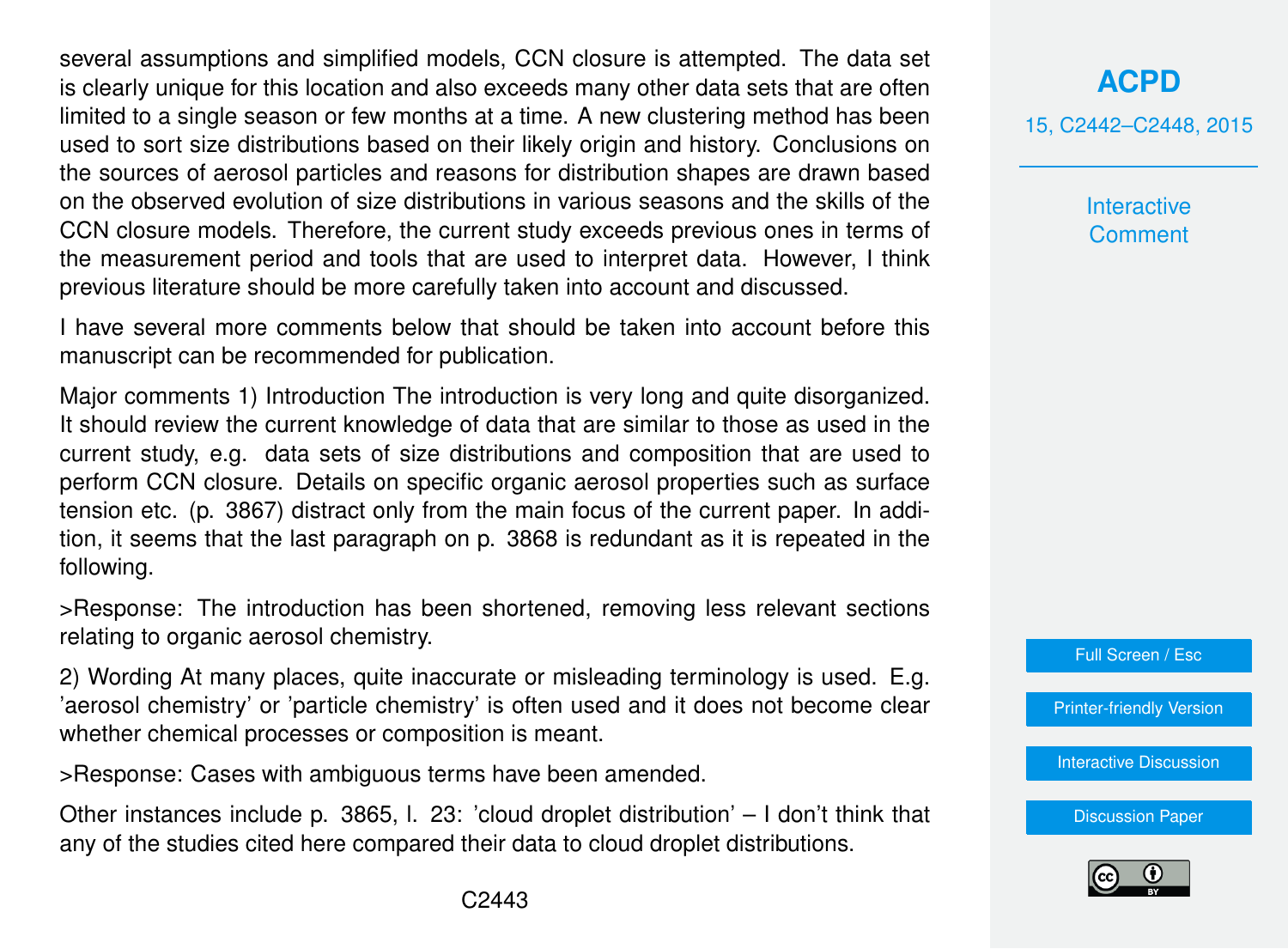>Response: McFiggans et al. 2006 shows droplet distribution for an idealized salt activation case; however, we have changed "distribution" to "number" which better reflects the purpose of this statement.

p. 3866, l. 13; p. 3874, l. 18; p. 3880, l. 14; p. 3882, l. 28/9: which processes are referred to here?

>Response: These instances have either been removed or revised.

3) Data discussion In the discussion part of the paper (Sections 3 and 4) often words like 'maybe', 'likely', 'probably' etc are used. While I understand that it might be difficult to give a clear and unambiguous interpretation of the data due to the somewhat limited number of measured parameters, a somewhat more detailed discussion should be given that weights the possible processes/effects in a more quantitative way.

>Response: It is simply not possible to quantify cause-and-effect relationships definitively using purely the observations that we have reported. We have tried to use language appropriate with the level of certainty associated with interpretations made on the reported data.

Paper 4) Previous literature In the introduction, some previous CCN studies are cited together with their challenges and difficulties therein. However, in the discussion section not a single previous study is cited even though there are numerous studies that have been performed in regions where similar mixtures of fresh and aged aerosol exist. Also effects on number concentration, size distribution shapes etc due to daily, seasonal and source-dependent effects have been discussed there. One large aspect that has been highlighted in detail in many studies is the mixing state of fresh vs aged aerosol. The current study has to take into account findings from prior studies and put the current data set in their context. (see also next comment)

>Response: We thank the reviewer for pointing this out and while we are not entirely sure what specific references the reviewer had in mind, we have examined the archives

**[ACPD](http://www.atmos-chem-phys-discuss.net)** 15, C2442–C2448, 2015

> **Interactive Comment**



[Printer-friendly Version](http://www.atmos-chem-phys-discuss.net/15/C2442/2015/acpd-15-C2442-2015-print.pdf)

[Interactive Discussion](http://www.atmos-chem-phys-discuss.net/15/3863/2015/acpd-15-3863-2015-discussion.html)

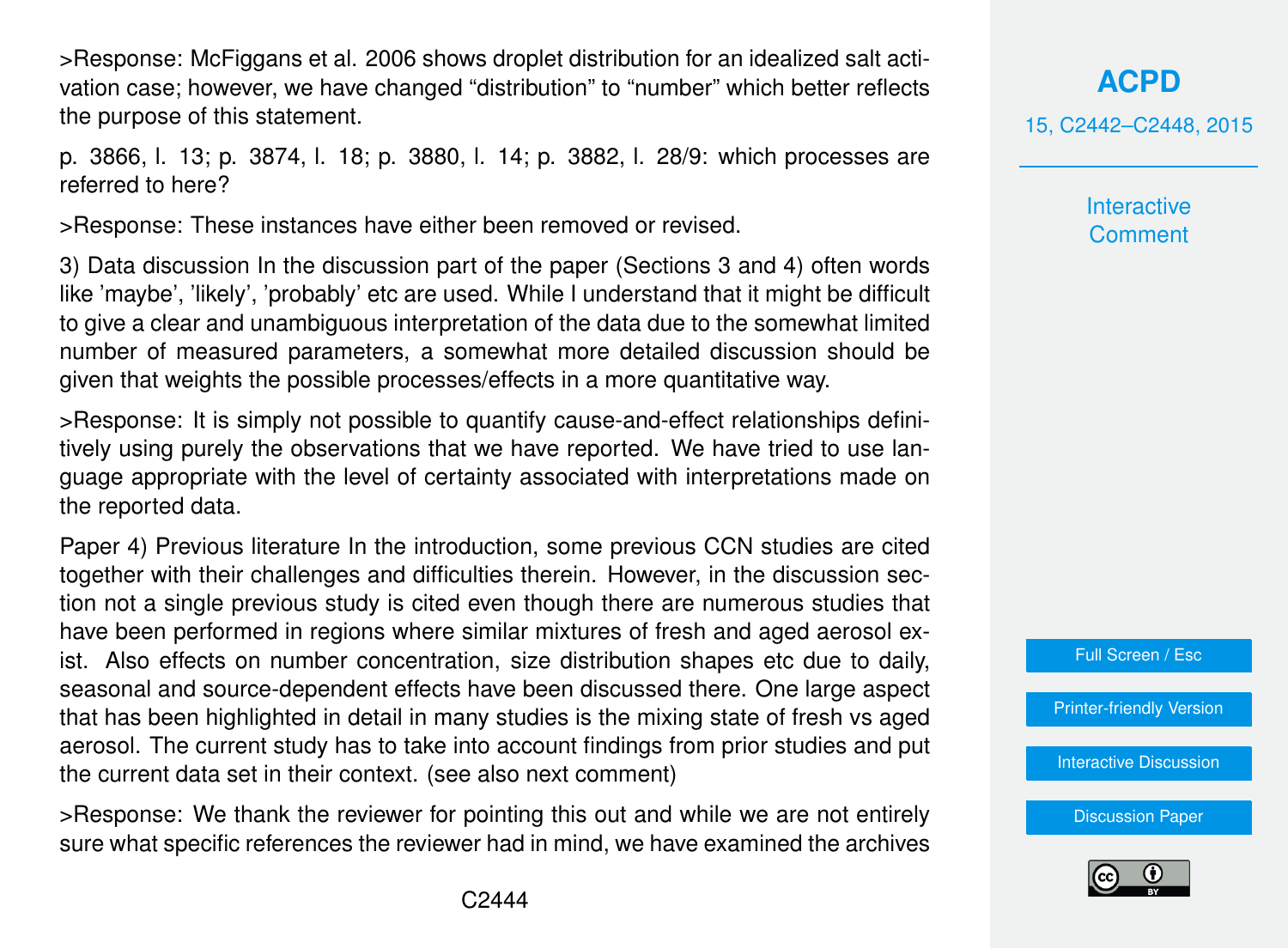of papers more strictly and try to make such references in the Discussion Section. A few representative papers are chosen that focused on urban environments and we added the following text:

"To put the TACO results in more context, fresh pollution aerosol in other urban areas such as Riverside, CA and Houston, TX could not be fully represented without knowledge of size-resolved composition (Cubison et al., 2008; Ervens et al., 2010). A number of other studies have shown that mixing state can help improve predictive capability of CCN behavior (Wex et al., 2010), including in Atlanta, Georgia (Padro et al., 2012) and during early morning rush hour near Mexico City (Lance et al., 2013); but studies also report that hydrophobic particles emitted in urban areas quickly ( $\sim$  few hours) become internal mixtures via condensation of secondary hygroscopic species (e.g., Wang et al., 2010; Mei et al., 2013)."

5) Mixing state In the current paper, mixing state is largely neglected and the inability of the simplified model approaches used here to predict CCN is explained by 'probably associated with the complexity of the aerosol mixing state' (p. 3880, l. 26). Given that the mixing state might play an important role for part of the current data set, the question arises how meaningful a single kappa is to capture the hygroscopicity of the total aerosol population. This approach should be either better justified or revised. Mixing state should be also discussed in the context of the relative role of various parameters that determine the activated fraction of an aerosol population, e.g., on p. 3881, l. 28/9 and p. 3882, l. 10.

>Response: While the reviewer raises a good point regarding the physical meaning of parameters included in a simple model, we do not believe it is unjustified to use a knowingly oversimplified parameterization as a way of identifying the occasions when it is not satisfactory. We have added an extra discussion at the beginning of this section to identify that this is our intention: "One major simplification is the limitation of the treatment of hygroscopicity to a bulk measurement, which is permitted to vary temporally but does not isolate size dependent changes in hygroscopicity nor the hygroscopicity dis**Interactive Comment** 

Full Screen / Esc

[Printer-friendly Version](http://www.atmos-chem-phys-discuss.net/15/C2442/2015/acpd-15-C2442-2015-print.pdf)

[Interactive Discussion](http://www.atmos-chem-phys-discuss.net/15/3863/2015/acpd-15-3863-2015-discussion.html)

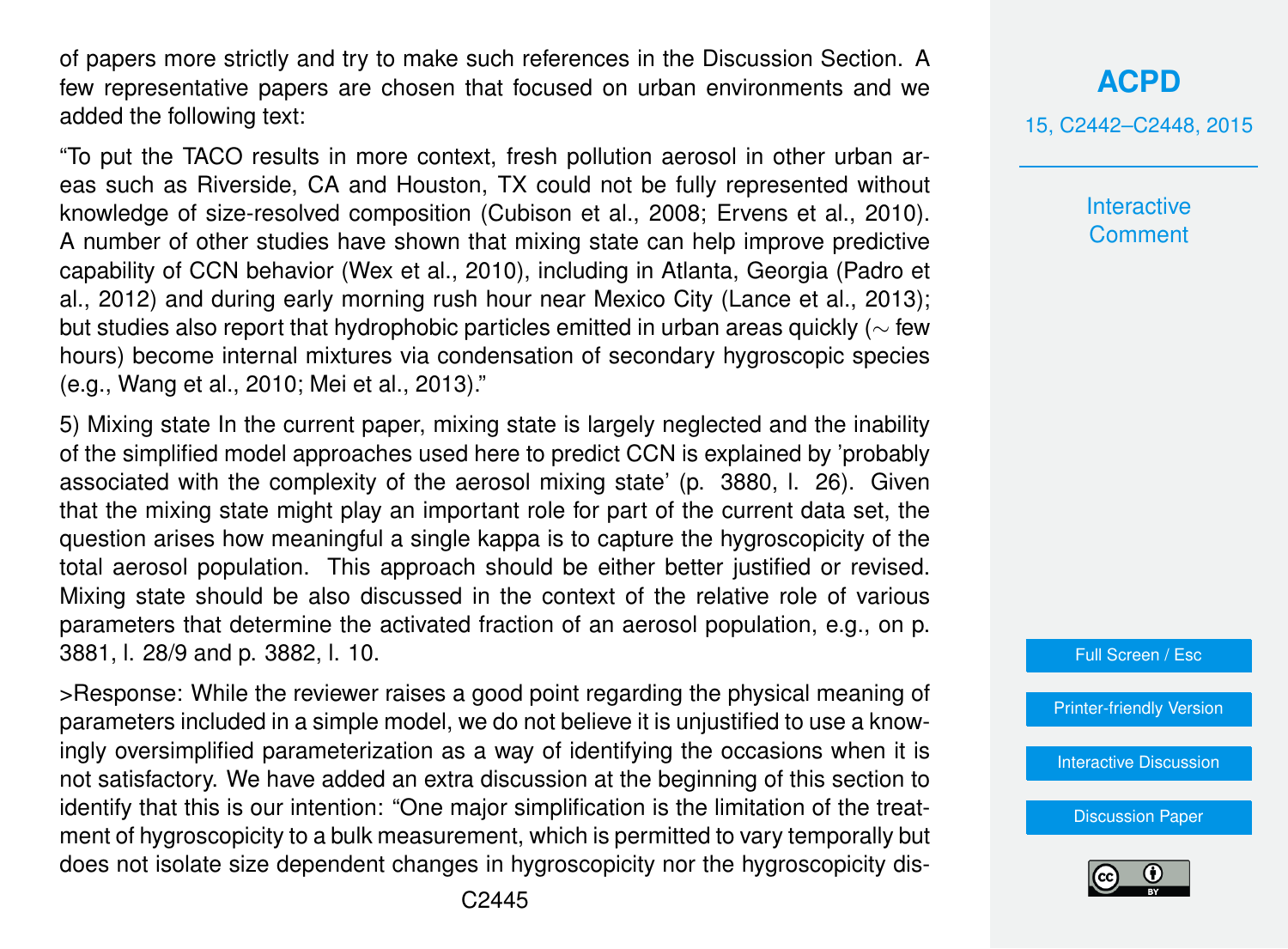tribution, which may be an important component in relation to external mixing. These aspects are beyond the scope of these parameterizations and are likely to contribute to model shortfalls. Forthcoming work will separately study the degree of correspondence of hygroscopicity between the sub- and supersaturated regimes, size-dependent hygroscopicity and composition, and the closure of hygroscopicity from composition measurements."

Minor comments p. 3864, l. 15: 'can be parameterized' should be specified here.

>Response: In handling comment 2, this should now be clearer.

p. 3865, l. 6: Cloud microphysical and optical properties are not only governed by aerosol number but also by the total amount of liquid water, which in turn is a function of cooling rates.

>Response: We have replaced "governs" to "contributes to governing"

p. 3865, l. 25: This list should also include mixing state already. It is only discussed later even though it has been shown by detailed studies that it might be one of the determining factors in CCN closure studies.

>Response: We have made this addition.

p. 3866, l. 24: In the two cited studies, CCN closure was quite satisfactory if mixing state was taken into account. This sentence should be reworded.

>Response: Agreed, the current wording is ambiguous. The phrase "under assumptions of bulk hygroscopic properties has been added" to clarify the intended meaning.

p. 3866, l. 25-27: This sentence seems out of place here.

>Response: We have revised this text.

l. 3867, l. 5: Did any of the cited studies indeed look at the effect of chemical processes and/or coagulation on size distributions and CCN properties?

**[ACPD](http://www.atmos-chem-phys-discuss.net)**

15, C2442–C2448, 2015

**Interactive Comment** 



[Printer-friendly Version](http://www.atmos-chem-phys-discuss.net/15/C2442/2015/acpd-15-C2442-2015-print.pdf)

[Interactive Discussion](http://www.atmos-chem-phys-discuss.net/15/3863/2015/acpd-15-3863-2015-discussion.html)

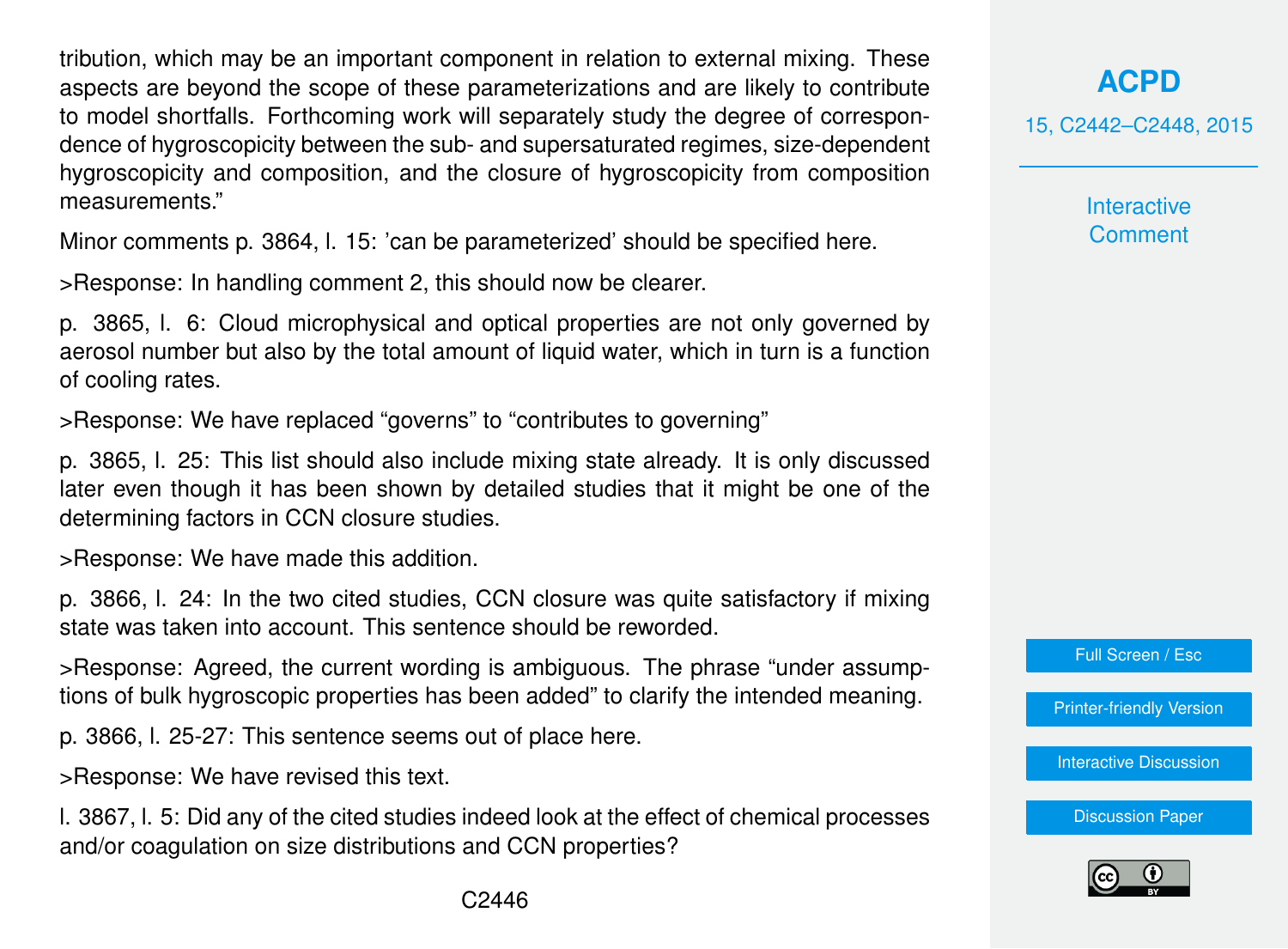>Response: These references have been revised. Also the text was somewhat misleading in the manner it connected the statement with the references, so it has been adjusted to be more concise.

p. 3867, l. 12ff (cf. my comment 1)): This information is irrelevant for the current study. If you choose to keep it in the (already quite lengthy) introduction, a more balanced discussion should be given. E.g. sensitivity studies have shown that surface tension effects are rather negligible for CCN effects (Ervens et al., JGR, 2005).

>Response: The introduction has been revised in the process of addressing Comment 1.

p. 3874, l. 25: Is there any explanation for the higher particle concentration during weekends?

>Response: The CCN concentration is higher during the evening, of which we make mention, however, we do not have a full explanation for whether the enhancement is a result of different evening emissions patterns on weekends or some other pathway.

p. 3875, l. 13ff. (i) This paragraph should be a separate section.

>Response: We respectfully disagree with this suggestions as this section is still part of the discussion on diurnal and weekly cycles

(ii) Add to the numbers in parentheses 'kappa  $=$ '

>Response: We have made this addition.

p. 3875, l. 1-12: Have the described effects such as a shift in size-distributions due to condensation of semivolatile compounds and the switch from the importance of semivolatiles to more biomass burning been observed in previous studies?

>Response: Not specifically in Tucson. The presence of domestic wood burning emissions is unique to the winter season and is mentioned as a possible explanation for the difference seen in the diurnal cycle in winter which is not present in other sea**Interactive Comment** 

**[ACPD](http://www.atmos-chem-phys-discuss.net)**

Full Screen / Esc

[Printer-friendly Version](http://www.atmos-chem-phys-discuss.net/15/C2442/2015/acpd-15-C2442-2015-print.pdf)

[Interactive Discussion](http://www.atmos-chem-phys-discuss.net/15/3863/2015/acpd-15-3863-2015-discussion.html)